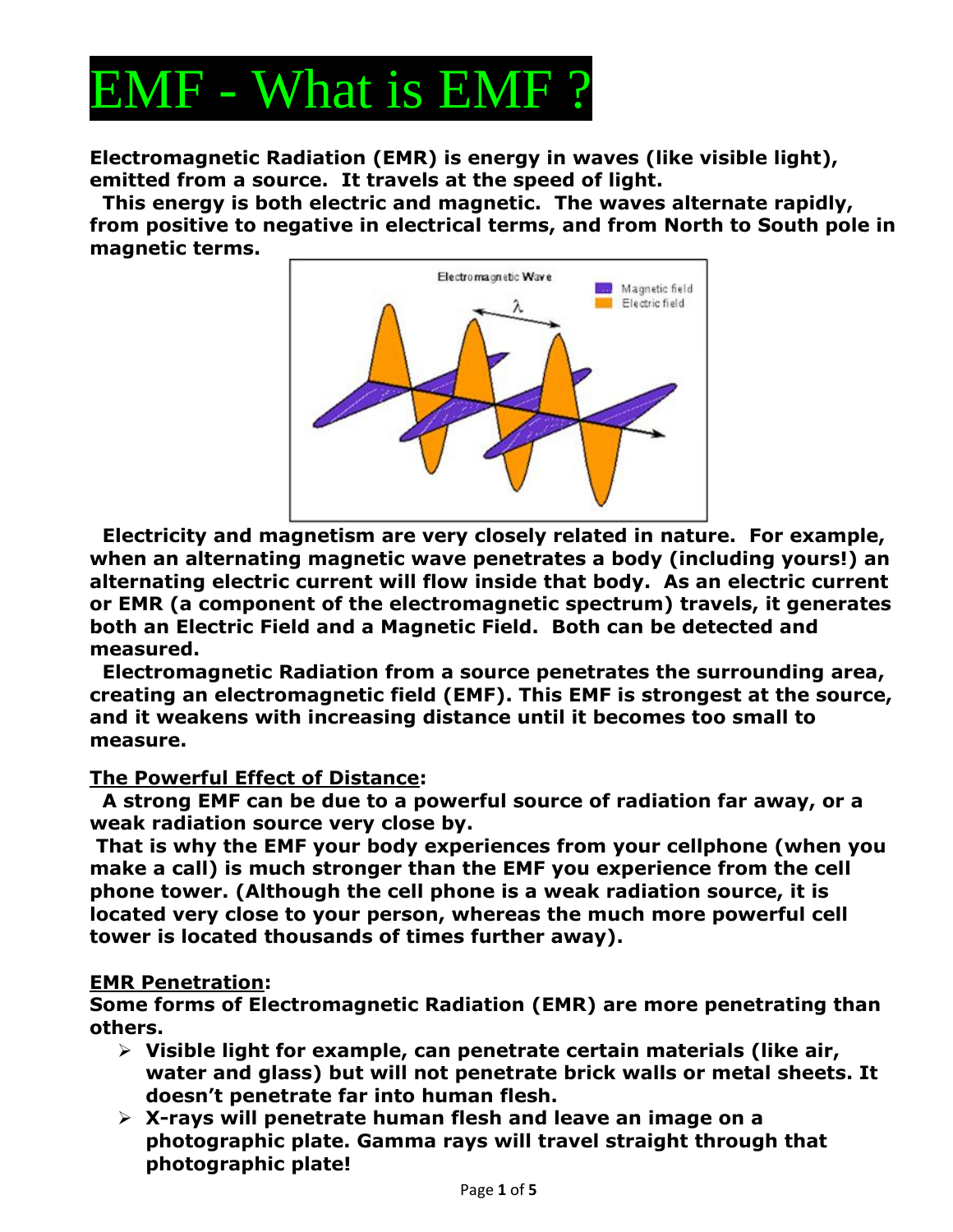- ➢ **Some common electromagnetic radiation found in everyone's home, is very penetrating.**
- ➢ **Extremely Low Frequency (ELF) radiation (such as from a major electrical appliance) will actually penetrate concrete pillars, metal sheets, and of course, human flesh and bone.**
- ➢ **But, radiation from a small electrical appliance is relatively weak, so the measurable EMF extends for a short distance only, usually just a few feet.**
- ➢ **Penetration is a key issue when it comes to EMR health effects.**

### **Some important properties of electromagnetic radiation are:**

### **Frequency**

**The frequency of a wave tells us how fast the wave oscillates in cycles per second; also called Hertz (or Hz). A cycle is one oscillation of the wave (one peak and one trough, or one cycle). It is designated by the Greek letter Lambda (shown in the diagram at the top of this page).** 

**The range of all frequencies of Electromagnetic Radiation is collectively known as the Electromagnetic Spectrum.** 

**Frequency (F) = Speed of Light (C)/Wavelength (Lambda).**

## **Wavelength**

**The wavelength of a wave is the distance between two successive wave crests. Wavelength is inversely proportional to frequency; the higher the frequency, the shorter the wavelength.** 

**Electromagnetic wavelengths of interest to us span a huge range; from about 5000 km (long wave) to less than a billionth of a meter (short waves, such as gamma rays).** 

## **Intensity**

**In practical terms, the intensity or strength of an electromagnetic field at any point depends upon:** 

- **the amount of electrical and magnetic energy radiating from its source**
- **the distance from that source**

 **• the extent to which the radiation has been absorbed (or blocked or shielded).** 

#### **EMF Measurement**

**The electric field and magnetic field components of the EMF can be separately measured.** 

- **1. Electrical field strength can be measured in volts per metre (V/m) or as power density in milliwatts per square centimeter (mW/cm2).**
- **2. Magnetic fields can be quantified in milligauss (mG) or microTesla (1 microTesla = 10 milliguass).**
- **3. The energy of ionizing radiation (explained below) is often quantified in electron volts (eV) but the absorbed radiation dose is measured in grays (Gy).**
- **4. The expected biological effect of a dose of absorbed radiation is measured in sieverts (Sv) or, more usually, millisieverts**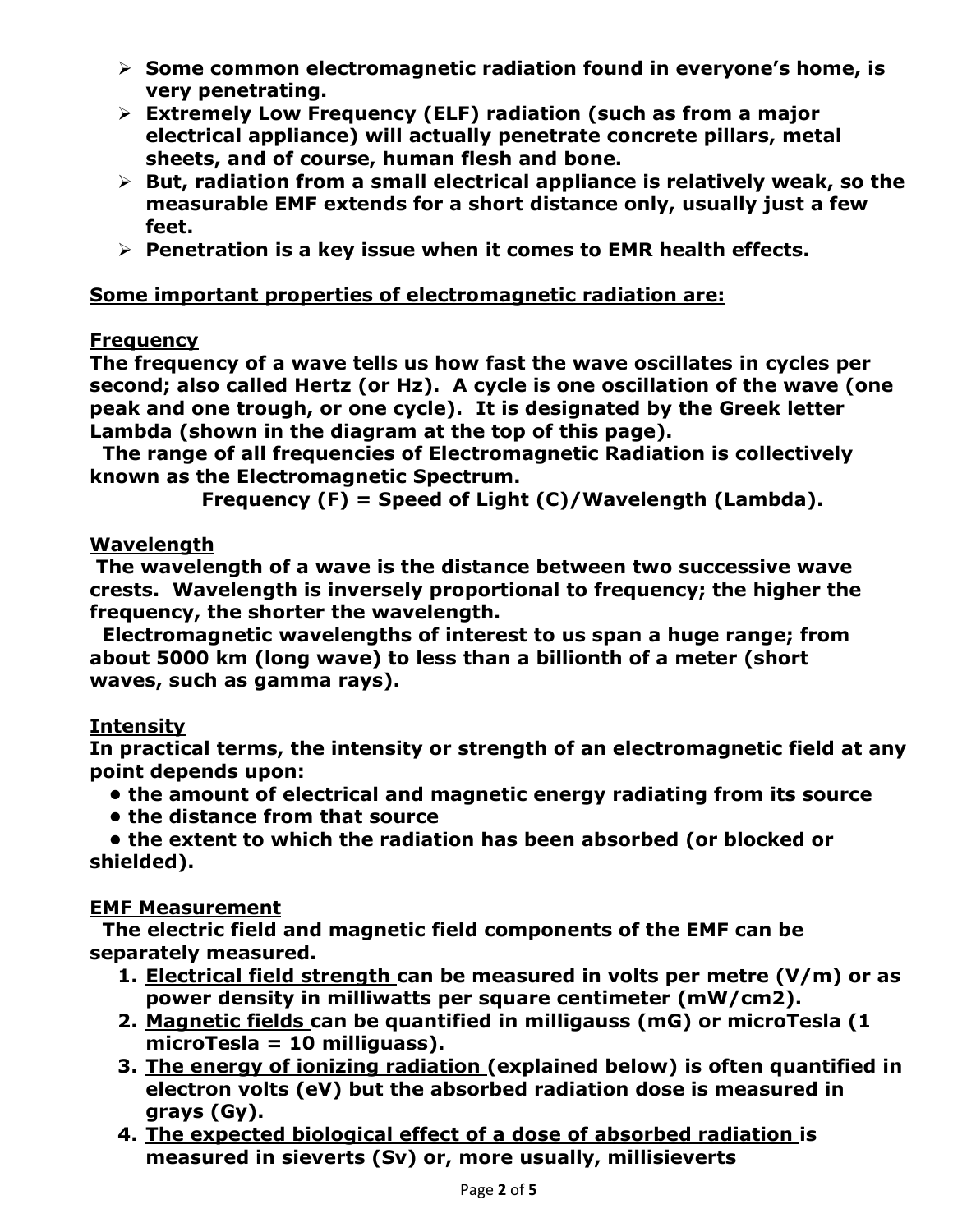**(mSv). Different kinds of ionizing radiation have more or less effect on human tissue, depending upon the type and the dosage.** 

# **The Electromagnetic Spectrum**



**The chart above is a great visual comparison with good comparisons & examples about the Electromagnetic Spectrum.**

**In the Electromagnetic Spectrum, frequencies range from less than 20 Hz at the low end to over 1,000,000,000,000,000,000,000,000 Hz at the high end. As a form of shorthand, and to save time, scientists use the number 10 to the 24th {with a 24 as an exponent}; to signify there are 24 zeros after the number 1.**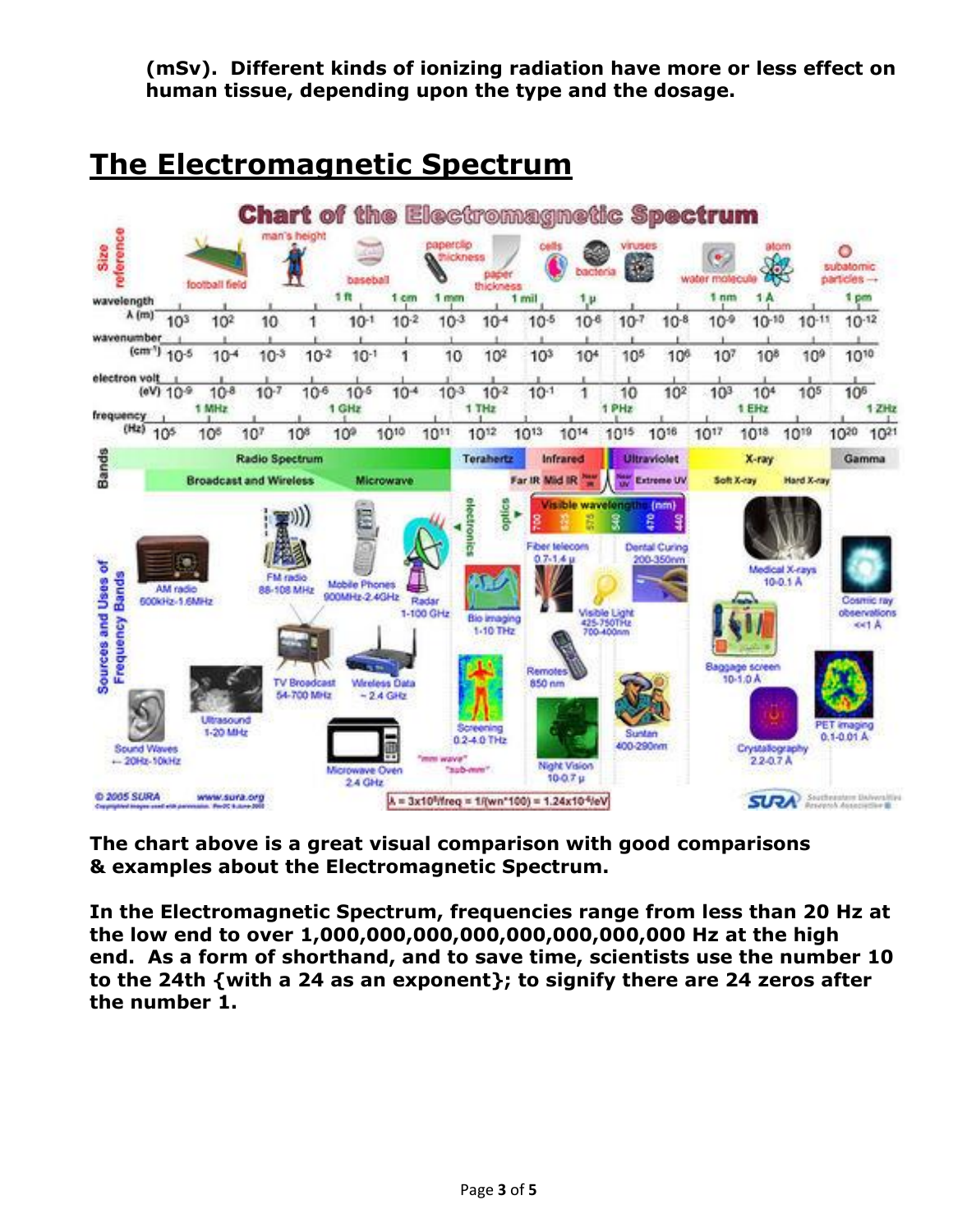# **The Visible Light Spectrum is a very narrow portion of the Electromagnetic Spectrum**

**It is a very tiny portion of the entire spectrum. It is the only part of the spectrum in which the human eye [and we] can "see". Most of Reality is invisible to us without technological aids. Even then, the results are only representations or approximations. Visible Light [Visible Wavelengths] ranges from 10 to the 14th Hz to 10 to the 15th Hz.** 



**Below is the complete spectrum [numerically] with approximate frequency ranges for each of the main subdivisions:** 

**Type of Radiation Frequency Range (abbrev) and Range in Hz:**

- **Extremely Low Frequency (ELF) 0 -100**
- **Very Low Frequency (VLF) 100 - 10,000**
- **Radio Frequency (RF) 10,000 - 3\*10 to the 8th**
- **Microwaves (MW) 3\*10 to the 8th - 10 to the 12th**
- **Infra-red (IR) 10 to the 12th - 10 to the14th**
- **Visible Light (from red to violet) 10 to the14th - 10 to the 15th**
- **Ultra-violet (UV) 10 to the 15th - 10 to the 16th**
- **X-Rays 10 to the 17th - 10 to the 19th**
- **Gamma Rays 10 to the 20th - 10 to the 24th**

**Although we divide it up into different divisions and give them names (based on their properties), the electromagnetic spectrum is continuous. As the frequency increases, waves gradually change their properties, just as the colors of a rainbow gradually blend from one color to the next.**